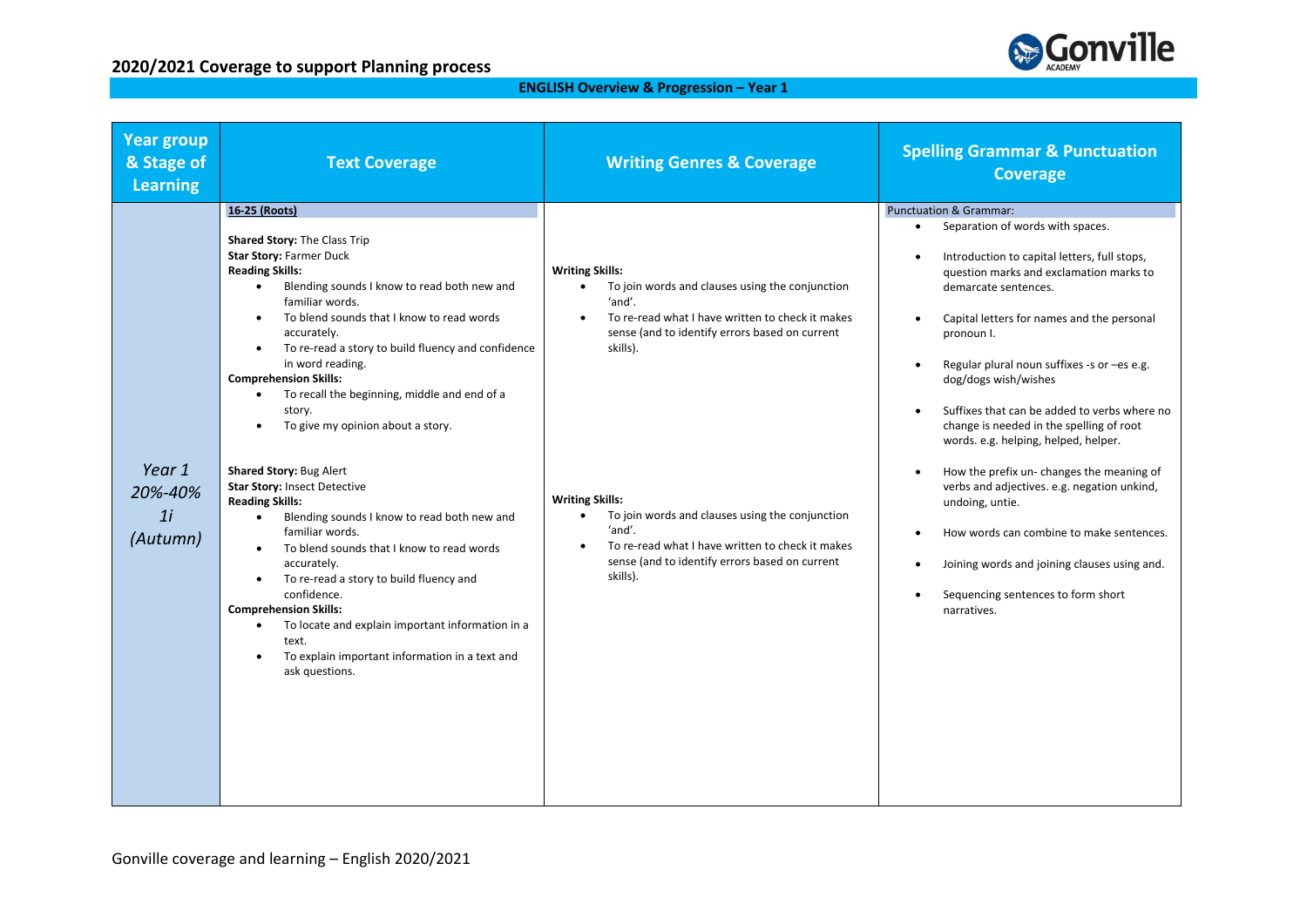

| of Lord coverage to support riammig process                                                                                                                                                                                                                                                                                                                                                                                                                                                                                                                      |                                                                                                                                                                                                                                        |           |                                                                                                                                                                                                                                                                                                                                                                                                                                     |
|------------------------------------------------------------------------------------------------------------------------------------------------------------------------------------------------------------------------------------------------------------------------------------------------------------------------------------------------------------------------------------------------------------------------------------------------------------------------------------------------------------------------------------------------------------------|----------------------------------------------------------------------------------------------------------------------------------------------------------------------------------------------------------------------------------------|-----------|-------------------------------------------------------------------------------------------------------------------------------------------------------------------------------------------------------------------------------------------------------------------------------------------------------------------------------------------------------------------------------------------------------------------------------------|
| <b>Shared Story: Fang</b><br><b>Star Story: Courtney</b><br><b>Reading Skills:</b><br>To blend the sounds that I know to read both<br>new and familiar words.<br>To blend sounds that I know to read words<br>$\bullet$<br>accurately.<br>To re-read a story to build fluency and confidence<br>$\bullet$<br><b>Comprehension Skills:</b><br>To give my opinion about a story and explain<br>$\bullet$<br>why.<br>To discuss the main events of a story.                                                                                                         | <b>Writing Skills:</b><br>To begin to punctuate sentences using an<br>exclamation mark.<br>To re-read what I have written to check it makes<br>sense (and to identify errors based on current<br>skills).                              | Spelling: | Words using -ff, -ll, -ss, -zz and -ck e.g. Off,<br>well, miss, buzz, back.<br>Words using $-nk$ e.g. bank, think, honk, sunk.<br>The Division of words into Syllables. Each<br>syllable is like a 'beat' e.g. pocket, rabbit,<br>carrot, thunder, sunset.<br>'tch' words e.g. catch, fetch, kitchen, notch,<br>hutch.                                                                                                              |
| <b>Shared Story: Pest in the Tent</b><br>Star Story: Pet Poems<br><b>Reading Skills:</b><br>To blend the sounds that I know to read words<br>$\bullet$<br>including '-ed' endings.<br>To blend sounds that I know to read words<br>$\bullet$<br>accurately including '-ed' endings.<br>To re-read a story to build fluency and confidence<br>$\bullet$<br>in word reading.<br><b>Comprehension Skills:</b><br>To listen to and discuss a wide range of poems.<br>$\bullet$<br>To show my understanding of poems read to me.                                      | <b>Writing Skills:</b><br>To write a poetry.<br>$\bullet$<br>To re-read what I have written to check it makes<br>sense (and to identify errors based on the use of<br>exclamation marks)                                               |           | -ve words. e.g. have, live, give.<br>Adding -s and -es to words. If the ending<br>sounds like $/s$ then $-s$ If the ending sounds<br>like /is/ then -es e.g. cats, dogs, spends,<br>rocks, catches.<br>Adding the endings -ing, -ed, and -er to verbs<br>e.g. hunting, hunted, hunter, buzzing,<br>buzzed, buzzer, jumping, jumped, jumper.<br>Adding -er and -est e.g. grander, grandest,<br>fresher, freshest, quicker, quickest. |
| Shared Story: May I Borrow Your Ice Cream?<br>Star Story: Leon and Bob<br><b>Reading Skills:</b><br>To blend the sounds that I know to read words<br>$\bullet$<br>including '-ed' endings.<br>To blend sounds that I know to read words<br>$\bullet$<br>accurately including '-ed' endings.<br>To re-read a story to build fluency and confidence<br>$\bullet$<br>in word reading.<br><b>Comprehension Skills:</b><br>To discuss the main events of a story.<br>$\bullet$<br>To explain how a character is feeling using<br>$\bullet$<br>evidence from the text. | <b>Writing Skills:</b><br>To use '-est' where no change in spelling is needed<br>$\bullet$<br>in root words.<br>To re-read what I have written to check that it<br>makes sense (and to improve my writing based on<br>current skills). |           | Phonemes/graphemes:<br>- $ai, -oi$ -ay, $-oy$<br>- a-e, e-e, i-e, o-e, u-e<br>$- ar,$<br>- ее, еа,<br>- er, ir, ur<br>$-00,00$<br>$-$ 0a, 0e, 0u<br>- ow, ow, ue, ew<br>- ie, igh<br>- or, ore, aw, au<br>- air<br>- ear,<br>- are                                                                                                                                                                                                  |
|                                                                                                                                                                                                                                                                                                                                                                                                                                                                                                                                                                  |                                                                                                                                                                                                                                        |           | Words ending -y. e.g. very, happy, funny,<br>party, family.                                                                                                                                                                                                                                                                                                                                                                         |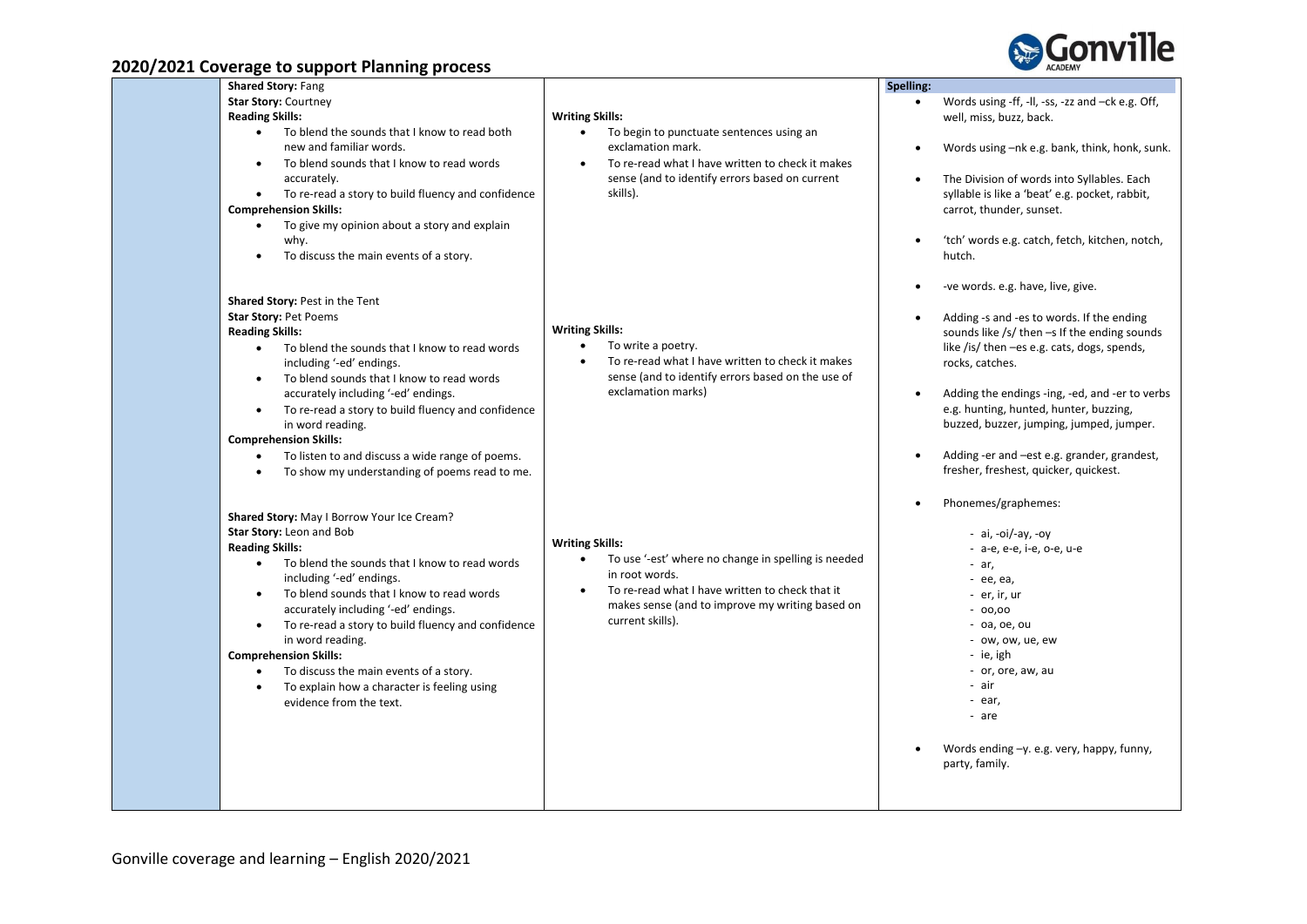

| $2022$ coverage to support manning process                                                                                                                                                                                                                                                              |                                                                                                                                                                             |                                                                                                                                                                                                                                                               |
|---------------------------------------------------------------------------------------------------------------------------------------------------------------------------------------------------------------------------------------------------------------------------------------------------------|-----------------------------------------------------------------------------------------------------------------------------------------------------------------------------|---------------------------------------------------------------------------------------------------------------------------------------------------------------------------------------------------------------------------------------------------------------|
| <b>Shared Story: The Noise Morning</b><br>Star Story: Can't You Sleep Little Bear                                                                                                                                                                                                                       |                                                                                                                                                                             | -ph and -wh. e.g. dolphin, alphabet, phonics,<br>$\bullet$<br>elephant, when, where, which, wheel, while.                                                                                                                                                     |
| <b>Reading Skills:</b>                                                                                                                                                                                                                                                                                  | <b>Writing Skills:</b>                                                                                                                                                      |                                                                                                                                                                                                                                                               |
| To blend the sounds that I know to read words<br>$\bullet$<br>including '-ed' and '-ing' endings.                                                                                                                                                                                                       | To use '-ing' for verbs where no change is spelling is<br>needed in root words.                                                                                             | Using -k. e.g. Kent, sketch, kit, skin, frisky.                                                                                                                                                                                                               |
| To blend sounds that I know to read words<br>$\bullet$<br>accurately including '-ed' and '-ing' endings.<br>To re-read a story to build fluency and<br>$\bullet$                                                                                                                                        | Teacher to identify a previously taught skill to be<br>$\bullet$<br>reinforced (exclamation marks, using -est or joining<br>clauses with 'and').                            | Adding the prefix -un. e.g. unhappy, undo,<br>unload, unfair, unlock.                                                                                                                                                                                         |
| confidence.<br><b>Comprehension Skills:</b>                                                                                                                                                                                                                                                             |                                                                                                                                                                             | Polysyllabic words. e.g. football, playground,<br>farmyard, bedroom, blackberry                                                                                                                                                                               |
| To explain the key events of a story and why they<br>happened.<br>To retell the main events of a story through<br>performance.                                                                                                                                                                          |                                                                                                                                                                             | Common exception words. e.g. the, a, do, to,<br>$\bullet$<br>today, of, said, says, are, were, was, is, his,<br>has, I, you, your, they, be, he, me, she, we,<br>no, go, so, by, my, here, there, where, love,<br>come, some, one, once, ask, friend, school, |
| <b>Shared Story: Hiccups</b>                                                                                                                                                                                                                                                                            |                                                                                                                                                                             | put, push, pull, fall, house, our                                                                                                                                                                                                                             |
| Star Story: The Hare and The Tortoise                                                                                                                                                                                                                                                                   |                                                                                                                                                                             |                                                                                                                                                                                                                                                               |
| <b>Reading Skills:</b>                                                                                                                                                                                                                                                                                  | <b>Writing Skills:</b>                                                                                                                                                      |                                                                                                                                                                                                                                                               |
| To blend the sounds that I know to read words<br>$\bullet$<br>including '-ed' and '-ing' endings.<br>To blend sounds that I know to read words<br>accurately including '-ed' and '-ing' endings.<br>To re-read a story to build fluency and<br>$\bullet$<br>confidence.<br><b>Comprehension Skills:</b> | To use an adjective to describe a noun.<br>$\bullet$<br>To use the ending '-ing' for verbs where no change<br>$\bullet$<br>is spelling is needed in root words.             |                                                                                                                                                                                                                                                               |
| To discuss the main theme of a story.<br>$\bullet$<br>To retell the story from a character's viewpoint<br>$\bullet$<br>using role-play.                                                                                                                                                                 |                                                                                                                                                                             |                                                                                                                                                                                                                                                               |
| Shared Story: Fish In Class<br>Star Story: Franklin Frog<br><b>Reading Skills:</b>                                                                                                                                                                                                                      | <b>Writing Skills:</b>                                                                                                                                                      |                                                                                                                                                                                                                                                               |
| To blend the sounds that I know to read words<br>$\bullet$<br>including '-ed' endings.<br>To blend sounds that I know to read words<br>$\bullet$<br>accurately including '-ed' endings.<br>To re-read a story to build fluency and<br>$\bullet$<br>confidence.                                          | To use the spelling rule of adding the 's' marker for<br>$\bullet$<br>plurals.<br>To use an adjective to describe a noun.<br>To begin to punctuate using exclamation marks. |                                                                                                                                                                                                                                                               |
| <b>Comprehension Skills:</b><br>To identify and discuss key information in a<br>$\bullet$<br>nonfiction text.<br>To re-tell key information in a non-fiction text.                                                                                                                                      |                                                                                                                                                                             |                                                                                                                                                                                                                                                               |
|                                                                                                                                                                                                                                                                                                         |                                                                                                                                                                             |                                                                                                                                                                                                                                                               |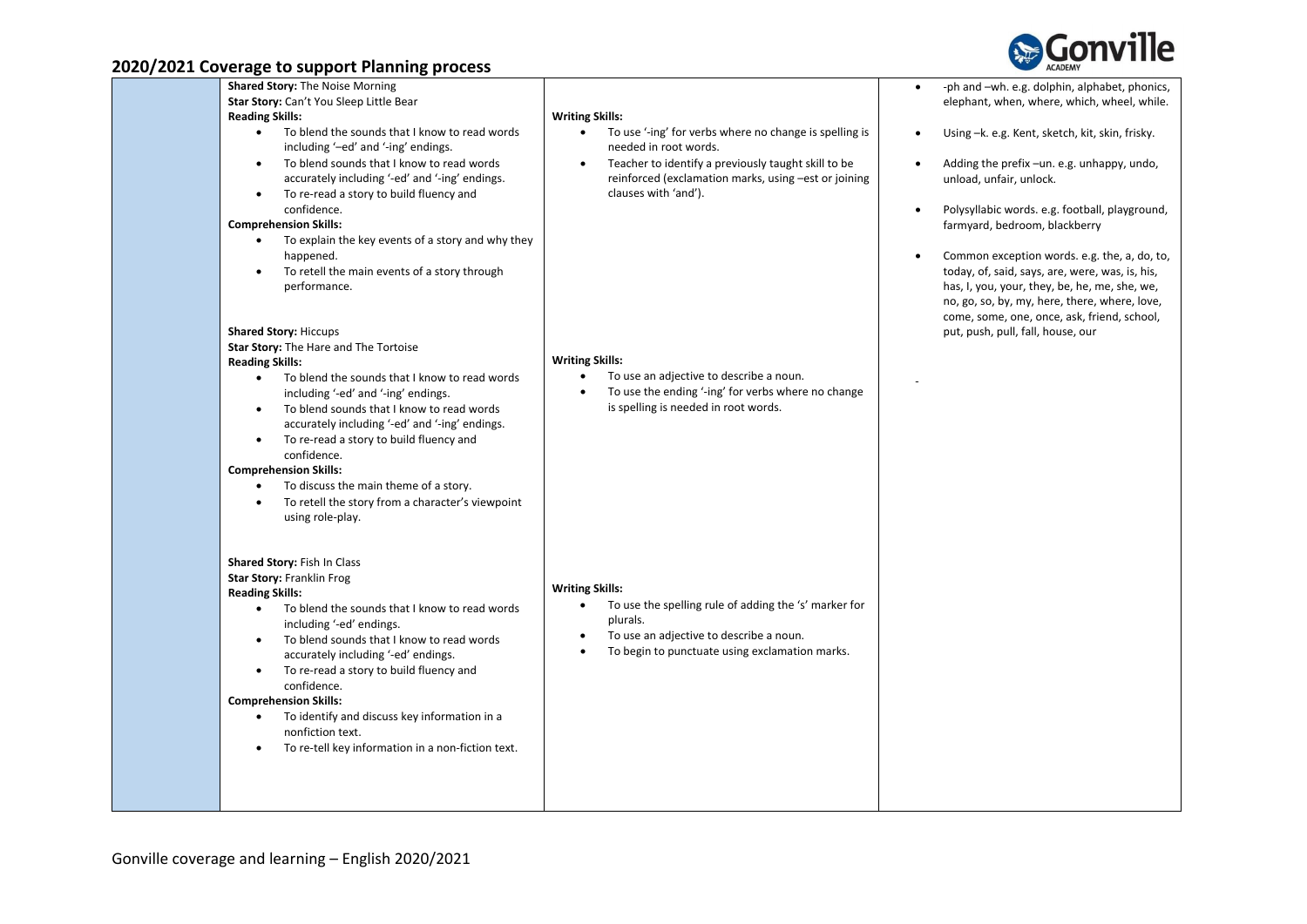

|                                      | Shared Story: Late!<br>Star Story: The Highway Rat<br><b>Reading Skills:</b><br>To blend the sounds that I know to read words<br>$\bullet$<br>including '-ed' endings.<br>To read words accurately including '-ed' endings.<br>$\bullet$<br>To re-read a story to build fluency and<br>confidence.<br><b>Comprehension Skills:</b><br>To discuss the main themes in a story.<br>$\bullet$<br>To record the key events in a story in sequence.<br>$\bullet$                                                                                                              | <b>Writing Skills:</b><br>To use '-est' where no change in spelling is needed<br>$\bullet$<br>in root words.<br>To use capital letters for names and the days of the<br>$\bullet$<br>week.<br>To begin to punctuate sentences using an<br>$\bullet$<br>exclamation mark.                                                               |  |
|--------------------------------------|-------------------------------------------------------------------------------------------------------------------------------------------------------------------------------------------------------------------------------------------------------------------------------------------------------------------------------------------------------------------------------------------------------------------------------------------------------------------------------------------------------------------------------------------------------------------------|----------------------------------------------------------------------------------------------------------------------------------------------------------------------------------------------------------------------------------------------------------------------------------------------------------------------------------------|--|
|                                      | Shared Story: And Then What Happened?<br>Star Story: John Patrick Norman McHennessy<br><b>Reading Skills:</b><br>To blend the sounds that I know to read words<br>$\bullet$<br>including '-er' endings.<br>To blend sounds that I know to read words<br>$\bullet$<br>accurately including '-er' endings.<br>To re-read a story to build fluency and<br>$\bullet$<br>confidence.<br><b>Comprehension Skills:</b><br>To discuss the key events in a story in sequence.<br>$\bullet$<br>To identify how characters felt at different times<br>$\bullet$<br>during a story. | <b>Writing Skills:</b><br>To join clauses using the conjunction 'because'.<br>$\bullet$<br>To use the words<br>$\bullet$<br>who/what/where/when/why/how to ask questions.<br>To begin to punctuate using a question mark.<br>To use a capital letter for the days of the week.<br>$\bullet$<br>To use an adjective to describe a noun. |  |
| Year 1<br>41%-60%<br>1ii<br>(Spring) | 26-37 (Roots)<br>Shared Story: Let's Go Fishing<br>Star Story: Big Blue Whale<br><b>Reading Skills:</b><br>To blend the sounds that I know to read words<br>$\bullet$<br>including apostrophes.<br>To blend sounds that I know to read words<br>$\bullet$<br>accurately including apostrophes.<br>To re-read a story to build fluency and confidence<br>$\bullet$<br>in word reading.<br><b>Comprehension Skills:</b><br>To locate and explain important information in a<br>$\bullet$<br>text using some features of a non-fiction text.                               | <b>Writing Skills:</b><br>To use adjectives to describe a noun.<br>$\bullet$<br>To re-read what I have written to check that it<br>makes sense and to improve my writing based on<br>current skills.                                                                                                                                   |  |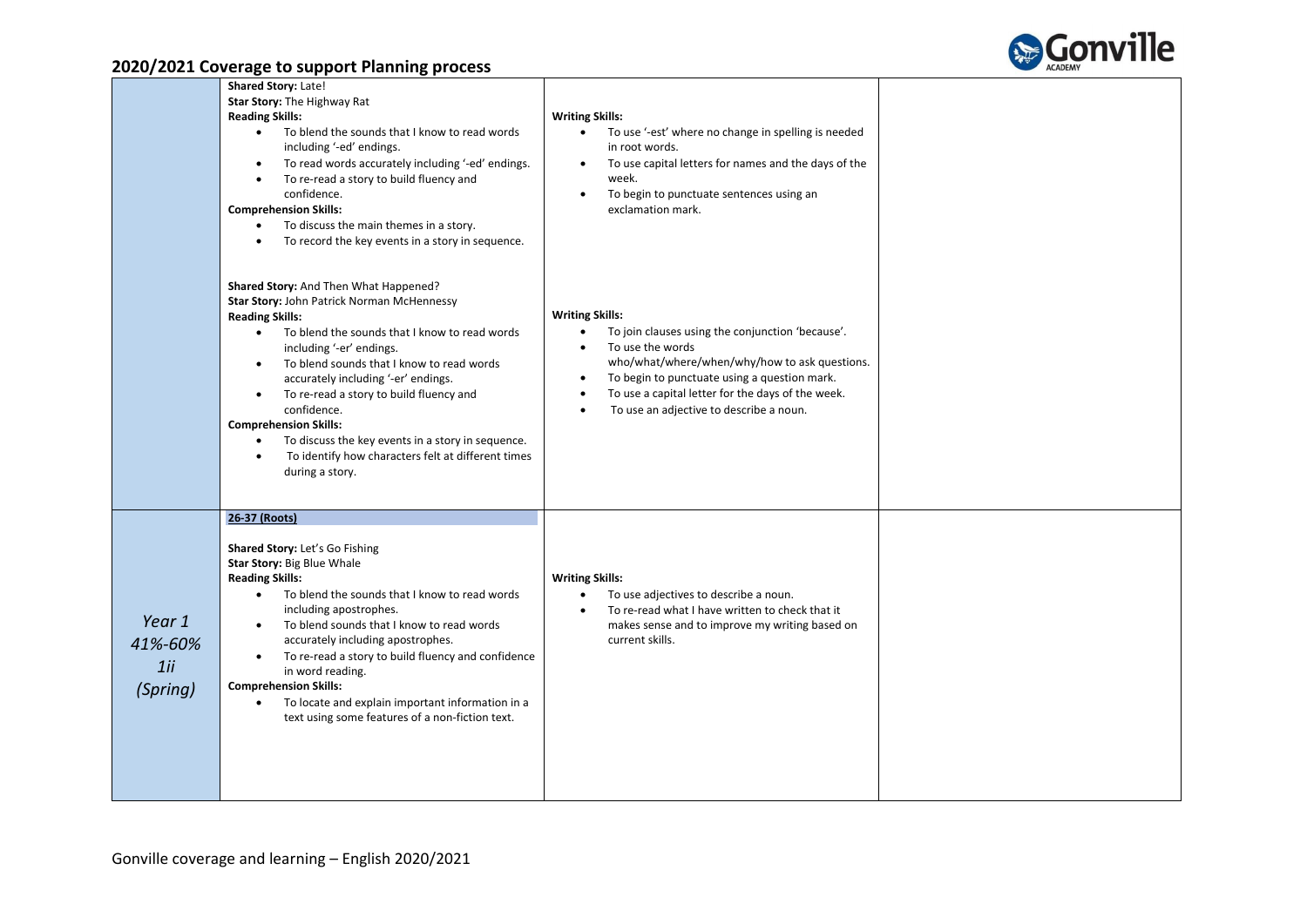

| <u>are de la externa communidade e elecc</u>                                                                                                                                                                                                                                                                                                                                                                                                                                                                                                               |                                                                                                                                                                                                                                                    |  |
|------------------------------------------------------------------------------------------------------------------------------------------------------------------------------------------------------------------------------------------------------------------------------------------------------------------------------------------------------------------------------------------------------------------------------------------------------------------------------------------------------------------------------------------------------------|----------------------------------------------------------------------------------------------------------------------------------------------------------------------------------------------------------------------------------------------------|--|
| Shared Story: The Camping Trip<br>Star Story: Three Billy Goats Gruff<br><b>Reading Skills:</b><br>To blend the sounds that I know to read words<br>$\bullet$<br>including apostrophes.<br>To blend sounds that I know to read words<br>$\bullet$<br>accurately including apostrophes.<br>To re-read a story to build fluency and confidence<br>$\bullet$<br>in word reading.<br><b>Comprehension Skills:</b><br>To recall and explain the main events in a story.<br>To discuss the setting in a story and how it affects<br>$\bullet$<br>the characters. | <b>Writing Skills:</b><br>To use the word endings '-er' and '-est' for<br>$\bullet$<br>comparison.<br>To use the words 'more' and 'most' for comparison.<br>$\bullet$<br>To use the conjunction 'but' before the final<br>$\bullet$<br>comparison. |  |
| Shared Story: Is There A Monster in the Lake?<br>Star Story: Shark in the Dark<br><b>Reading Skills:</b><br>To blend the sounds that I know to read words<br>$\bullet$<br>including apostrophes.<br>To blend sounds that I know to read words<br>$\bullet$<br>accurately including apostrophes.<br>To re-read a story to build fluency and confidence<br>$\bullet$<br>in word reading.<br><b>Comprehension Skills:</b><br>To show my understanding using evidence from<br>the text.<br>To discuss the main events of a story.<br>$\bullet$                 | <b>Writing Skills:</b><br>To use the definite article (the), an adjective and a<br>$\bullet$<br>noun to write a expanded Noun phrase.<br>Teacher to identify a previously taught skill to be<br>$\bullet$<br>reinforced.                           |  |
| <b>Shared Story: Leaves Fall</b><br>Star Story: DK First Facts - Seasons<br><b>Reading Skills:</b><br>To blend the sounds that I know to read words<br>$\bullet$<br>accurately including words with 'ed' and '-ing'<br>suffixes.<br>To re-read a story to build fluency and confidence<br>in word reading.<br><b>Comprehension Skills:</b><br>To locate and explain important information in a<br>text using some features of a non-fiction text.<br>To give and justify an opinion of a text.<br>$\bullet$                                                | <b>Writing Skills:</b><br>To use the conjunctions 'and' and 'because'.<br>$\bullet$<br>To use an apostrophe for the contracted form.<br>$\bullet$                                                                                                  |  |
|                                                                                                                                                                                                                                                                                                                                                                                                                                                                                                                                                            |                                                                                                                                                                                                                                                    |  |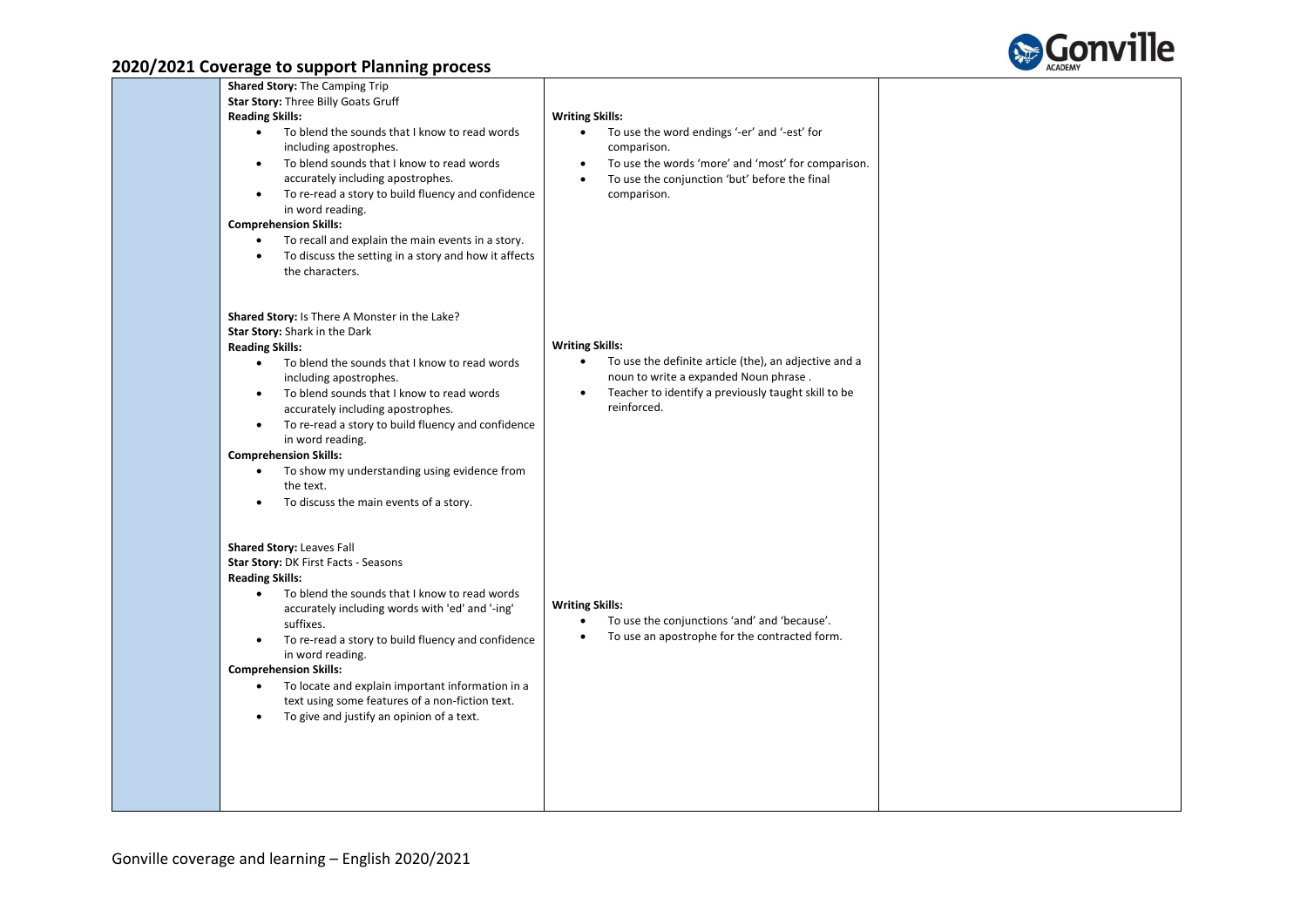

| <b>Shared Story: Cupcakes</b>                                                                                                                                                                                                                                                                                                                                                                                                                                                                                                                                                                                                                         |                                                                                                                                                                                                                                       |  |
|-------------------------------------------------------------------------------------------------------------------------------------------------------------------------------------------------------------------------------------------------------------------------------------------------------------------------------------------------------------------------------------------------------------------------------------------------------------------------------------------------------------------------------------------------------------------------------------------------------------------------------------------------------|---------------------------------------------------------------------------------------------------------------------------------------------------------------------------------------------------------------------------------------|--|
| Star Story: The Gingerbread Man                                                                                                                                                                                                                                                                                                                                                                                                                                                                                                                                                                                                                       |                                                                                                                                                                                                                                       |  |
| <b>Reading Skills:</b>                                                                                                                                                                                                                                                                                                                                                                                                                                                                                                                                                                                                                                | <b>Writing Skills:</b>                                                                                                                                                                                                                |  |
| To blend the sounds that I know to read words<br>$\bullet$<br>including $/a-e$ .<br>To blend sounds that I know to read words<br>$\bullet$<br>accurately including /a-e/.<br>To re-read a story to build fluency and confidence<br>$\bullet$<br>in word reading.<br><b>Comprehension Skills:</b><br>To identify the main characters and the order in<br>which they appear in the story.                                                                                                                                                                                                                                                               | To write commands using 'don't', an initial verb and<br>$\bullet$<br>exclamation mark.<br>To use an apostrophe for the contracted form.<br>To use commas for a list.<br>$\bullet$                                                     |  |
| To identify the sequence of events in a story.<br>$\bullet$<br>Shared Story: Ride a Bike<br>Star Story: Mrs Armitage on Wheels<br><b>Reading Skills:</b><br>To blend the sounds that I know to read words<br>$\bullet$<br>including /i-e/ and contractions.<br>To blend sounds that I know to read words<br>$\bullet$<br>accurately including /i-e/ and contractions.<br>To re-read a story to build fluency and confidence<br>$\bullet$<br>in word reading.<br><b>Comprehension Skills:</b><br>To recall the main events of a story.<br>$\bullet$<br>To discuss why the author chose the order of the<br>$\bullet$<br>sequence of events in a story. | <b>Writing Skills:</b><br>To write expanded noun phrases using the words<br>$\bullet$<br>'the'/ 'his'/'hers'/'my'/'yours'/'theirs', an adjective<br>and a noun.<br>Teacher to identify a previously taught skill to be<br>reinforced. |  |
| Shared Story: Home with a Cold<br>Star Story: This Moose Belongs to Me<br><b>Reading Skills:</b><br>To blend the sounds that I know to read words<br>$\bullet$<br>including /o-e/.<br>To blend sounds that I know to read words<br>$\bullet$<br>accurately including /o-e/.<br>To re-read a story to build fluency and confidence<br>$\bullet$<br>in word reading.<br><b>Comprehension Skills:</b><br>To give my opinion based on evidence from the<br>$\bullet$<br>text.<br>To show my understanding using evidence from<br>$\bullet$<br>the text.                                                                                                   | <b>Writing Skills:</b><br>To use adjectives to describe nouns.<br>$\bullet$<br>To use an apostrophe for the contracted form.<br>$\bullet$<br>To add the suffix 'ing' for verbs.<br>$\bullet$                                          |  |
|                                                                                                                                                                                                                                                                                                                                                                                                                                                                                                                                                                                                                                                       |                                                                                                                                                                                                                                       |  |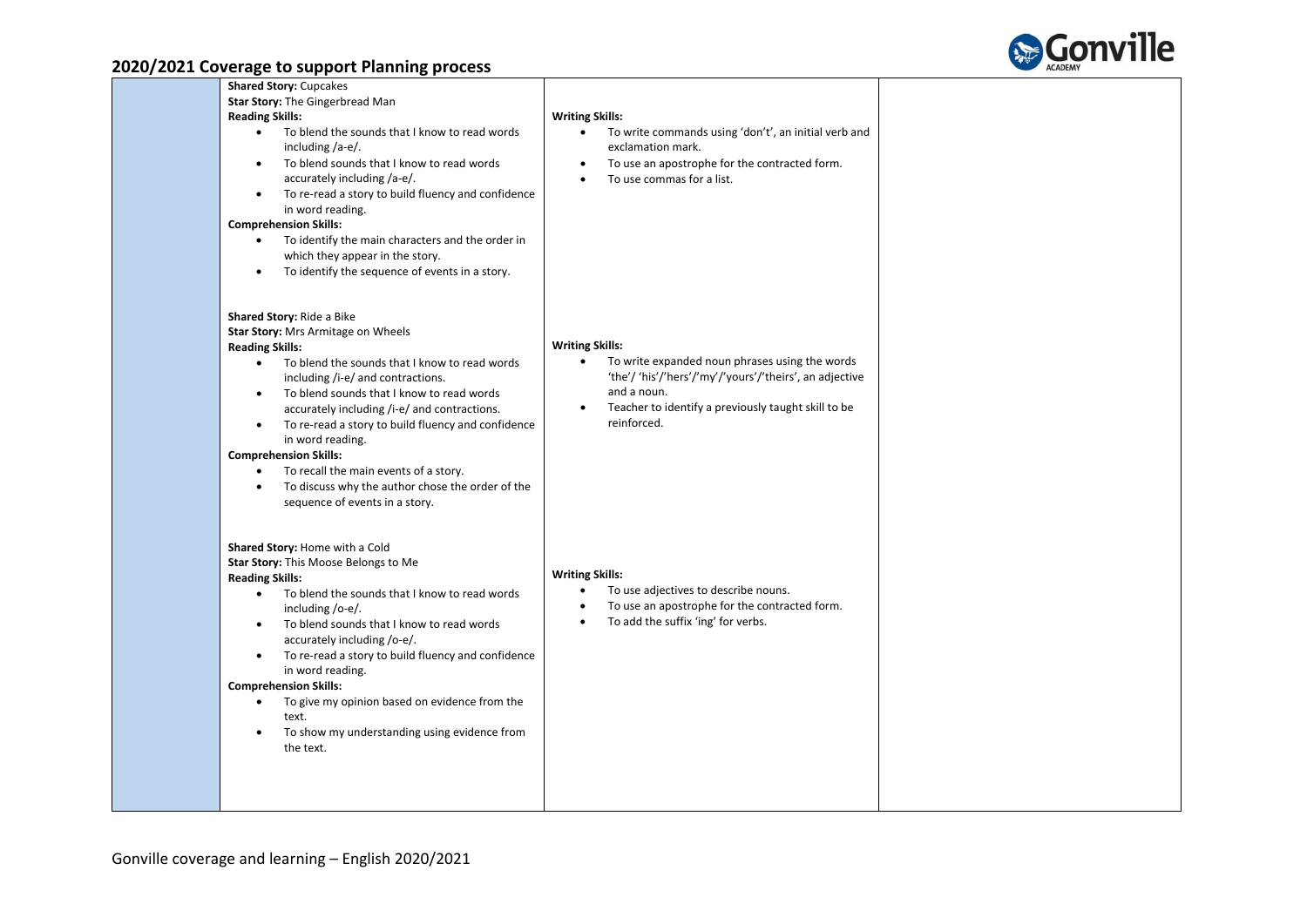

| Shared Story: Slippery Steps<br>Star Story: The Emperor's Egg<br><b>Reading Skills:</b><br>To blend the sounds that I know to read words<br>$\bullet$<br>including /y/.<br>To blend sounds that I know to read words<br>$\bullet$<br>accurately including /y/.<br>To re-read a story to build fluency and confidence<br>$\bullet$<br>in word reading.<br><b>Comprehension Skill</b><br>To locate and explain important information in a<br>$\bullet$<br>text using some features of a non-fiction text.<br>To ask questions about a non-fiction text and<br>$\bullet$<br>explore how and where to find answers. | <b>Writing Skills:</b><br>To use the definite article (the), an adjective and a<br>$\bullet$<br>noun to write an expanded noun phrase.<br>To use the suffixes '-er' and '-est for comparison.<br>$\bullet$<br>To use commas for a list.<br>$\bullet$<br>To write expanded noun phrases using the words<br>$\bullet$<br>'the'/'his'/'her'/'my'/'your'/'their' a noun and an<br>adjective. |  |
|-----------------------------------------------------------------------------------------------------------------------------------------------------------------------------------------------------------------------------------------------------------------------------------------------------------------------------------------------------------------------------------------------------------------------------------------------------------------------------------------------------------------------------------------------------------------------------------------------------------------|------------------------------------------------------------------------------------------------------------------------------------------------------------------------------------------------------------------------------------------------------------------------------------------------------------------------------------------------------------------------------------------|--|
| Shared Story: The Ice Storm<br>Star Story: Winnie in Winter<br><b>Reading Skills:</b><br>To blend the sounds that I know to read words<br>$\bullet$<br>including 'soft c'.<br>To recognise familiar words.<br>$\bullet$<br>To blend sounds that I know to read words<br>accurately including 'soft c'.<br>To re-read a story to build fluency and confidence<br>$\bullet$<br>in word reading.<br><b>Comprehension Skills:</b><br>To describe the characters in a story.<br>$\bullet$<br>To give my opinion based on evidence from the<br>$\bullet$<br>text.                                                     | <b>Writing Skills:</b><br>To use adverbs to describe verbs.<br>$\bullet$<br>To re-read what I have written to check it makes<br>sense (and to identify errors based on current<br>skills).<br>Teacher to identify a previously taught skill to be<br>$\bullet$<br>reinforced.                                                                                                            |  |
| Shared Story: Did That Tree Eat My Kite<br><b>Star Story: Stuck</b><br><b>Reading Skills:</b><br>To blend the sounds that I know to read words.<br>$\bullet$<br>To blend sounds that I know to read words<br>accurately.<br>To re-read a story to build fluency and confidence<br>$\bullet$<br>in word reading.<br><b>Comprehension Skills:</b><br>To identify the sequence of events in a story.<br>$\bullet$<br>To discuss why the author has sequenced the<br>$\bullet$<br>story events in this order.                                                                                                       | <b>Writing Skills:</b><br>To use the conjunction 'when'.<br>$\bullet$<br>To write expanded noun phrases using the words<br>$\bullet$<br>'the'/'his'/'her'/'my'/'your'/'their' a noun and an<br>adjective.                                                                                                                                                                                |  |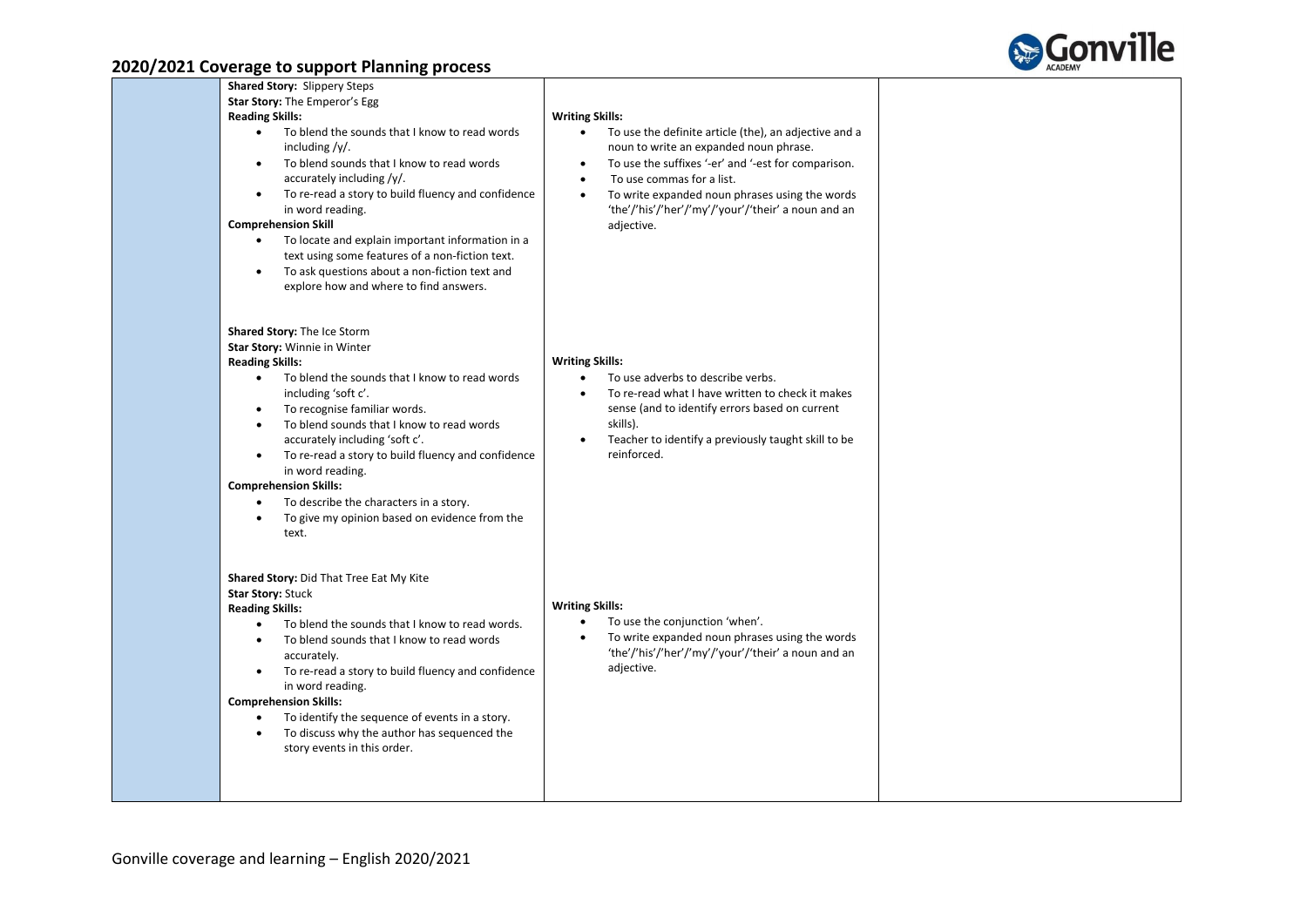

|                                                                                                                                                                                                                                                                                                                                                                                                                                                                                                                                                              | Shared Story: Who is Alfred?<br><b>Star Story: Tuesday</b><br><b>Reading Skills:</b><br>To blend the sounds that I know to read words<br>$\bullet$<br>including/wh/.<br>To blend sounds that I know to read words<br>$\bullet$<br>accurately including /wh/.<br>To re-read a story to build fluency and confidence<br>$\bullet$<br>in word reading.<br><b>Comprehension Skills:</b><br>To give my opinion based on evidence from the<br>text.<br>To explain the importance of question words to<br>$\bullet$<br>understand a story. | <b>Writing Skills:</b><br>To begin my questions with 'who', 'what', 'where',<br>$\bullet$<br>'when', 'why', 'how' or 'did' and to use a question<br>mark.<br>To use the spelling rule of adding the 's' and 'es' as<br>$\bullet$<br>the plural marker to show there is more than one<br>noun.<br>To use the words 'first', 'next' and 'then' as time<br>$\bullet$<br>connectives.<br>To begin to punctuate sentences using an<br>$\bullet$<br>exclamation mark. |  |
|--------------------------------------------------------------------------------------------------------------------------------------------------------------------------------------------------------------------------------------------------------------------------------------------------------------------------------------------------------------------------------------------------------------------------------------------------------------------------------------------------------------------------------------------------------------|-------------------------------------------------------------------------------------------------------------------------------------------------------------------------------------------------------------------------------------------------------------------------------------------------------------------------------------------------------------------------------------------------------------------------------------------------------------------------------------------------------------------------------------|-----------------------------------------------------------------------------------------------------------------------------------------------------------------------------------------------------------------------------------------------------------------------------------------------------------------------------------------------------------------------------------------------------------------------------------------------------------------|--|
|                                                                                                                                                                                                                                                                                                                                                                                                                                                                                                                                                              | Shared Story: Planting Seeds in May<br>Star Story: Camille and the Sunflowers<br><b>Reading Skills:</b><br>To blend sounds that I know to read words.<br>$\bullet$<br>To blend sounds that I know to read words<br>$\bullet$<br>accurately.<br>To re-read a story to build fluency and confidence<br>$\bullet$<br>in word reading.<br><b>Comprehension Skills:</b><br>To recall the main events of a story.<br>$\bullet$<br>To give my opinion based on evidence from the<br>$\bullet$<br>text.                                     | <b>Writing Skills:</b><br>To use the conjunction 'because' to provide my<br>$\bullet$<br>own opinion.<br>To use interesting adjectives to describe emotions.<br>$\bullet$                                                                                                                                                                                                                                                                                       |  |
| 38-48 (Roots)<br>Shared Story: The Land of the Midnight Sun<br>Star Story: Collin's Children's Picture Atlas<br><b>Reading Skills:</b><br>Year 1<br>To blend the sounds that I know to read<br>$\bullet$<br>61%-80%+<br>accurately including /aw/.<br>To re-read a story to build fluency and confidence<br>$\bullet$<br>$1$ iii<br>in word reading.<br>(Summer)<br><b>Comprehension Skills:</b><br>To recognise the features of a non-fiction text.<br>$\bullet$<br>To use and show my understanding of the<br>$\bullet$<br>features of a non-fiction text. |                                                                                                                                                                                                                                                                                                                                                                                                                                                                                                                                     | <b>Writing Skills:</b><br>To write expanded noun phrases using the words:<br>$\bullet$<br>'the'/'his'/'her'/'my'/'your'/ 'their' an adjective and<br>a noun.<br>To use adjectives for description.<br>$\bullet$                                                                                                                                                                                                                                                 |  |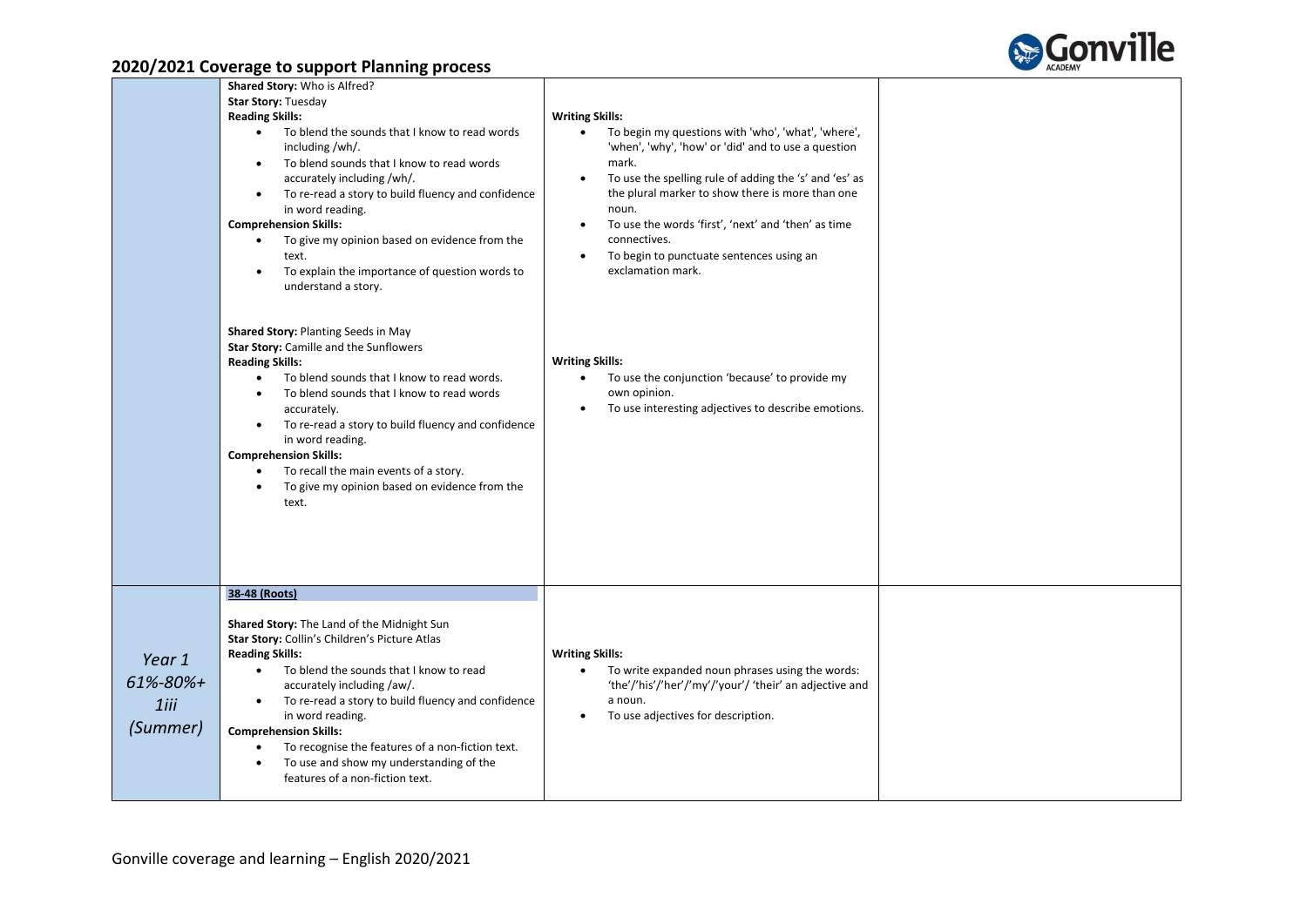

| Shared Story: The Three Wishes<br>Star Story: The Frog Prince<br><b>Reading Skills:</b><br>To blend the sounds that I know to read<br>$\bullet$<br>accurately. including /th/.<br>To re-read a story to build fluency and confidence<br>$\bullet$<br>in word reading.<br><b>Comprehension Skills:</b><br>To recognise the features of a fairy story.<br>To recognise the features of a fairy story in the<br>$\bullet$<br>order they occur.      | <b>Writing Skills:</b><br>To use adverbs to describe verbs.<br>$\bullet$<br>To use an apostrophe for the contraction of 'I am'<br>$\bullet$<br>to 'I'm'.<br>Teacher to identify a previously taught skill to be<br>$\bullet$<br>reinforced (expanded noun phrases or adjectives). |  |
|--------------------------------------------------------------------------------------------------------------------------------------------------------------------------------------------------------------------------------------------------------------------------------------------------------------------------------------------------------------------------------------------------------------------------------------------------|-----------------------------------------------------------------------------------------------------------------------------------------------------------------------------------------------------------------------------------------------------------------------------------|--|
| Shared Story: The Artists of Benin City<br>Star Story: Degas and the Little Dancer<br><b>Reading Skills:</b><br>To blend the sounds that I know to read<br>$\bullet$<br>accurately including /qu/.<br>To re-read a story to build fluency and confidence<br>$\bullet$<br>in word reading.<br><b>Comprehension Skills:</b><br>To retell the story in the correct sequence.<br>To give my opinion based on evidence from the<br>$\bullet$<br>text. | <b>Writing Skills:</b><br>To use the preposition 'if' appropriately.<br>$\bullet$<br>To use the suffix '-ed' for the past tense of verbs.<br>$\bullet$<br>Teacher to identify a previously taught skill to be<br>$\bullet$<br>reinforced (using adverbs to describe verbs).       |  |
| Shared Story: Anansi, the Spider<br>Star Story: The Day the Rains Fell<br><b>Reading Skills:</b><br>To blend the sounds that I know to read<br>$\bullet$<br>accurately including /ight/ and /ould/.<br>To re-read a story to build fluency and confidence<br>$\bullet$<br>in word reading.<br><b>Comprehension Skills:</b><br>To show my understanding using evidence from<br>the text.                                                          | <b>Writing Skills:</b><br>To use adjectives using the suffix '-ful'.<br>$\bullet$<br>To use the preposition 'if' appropriately.<br>$\bullet$<br>Teacher to identify a previously taught skill to be<br>$\bullet$<br>reinforced (the use of the preposition 'if').                 |  |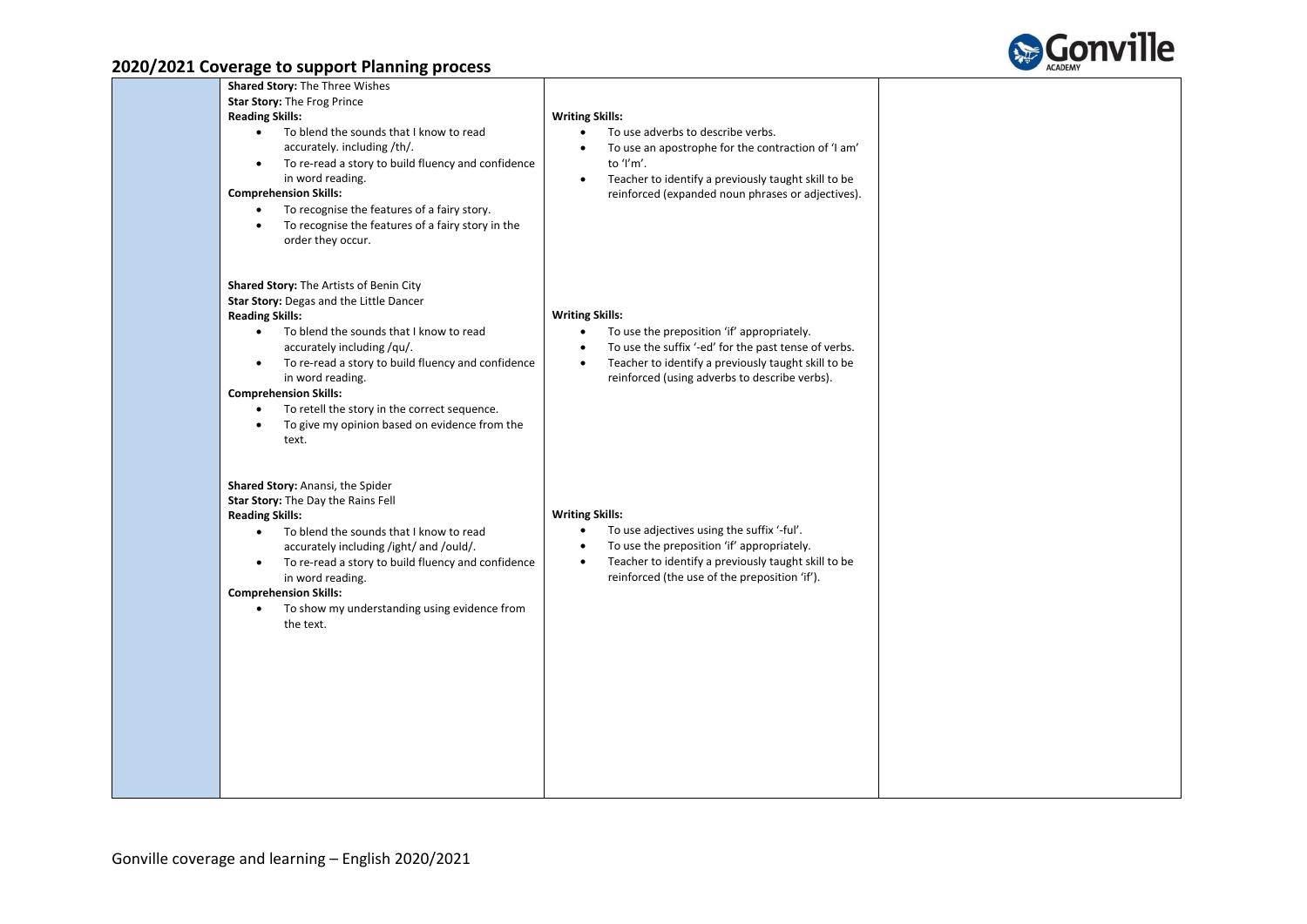

| Star Story: The Magic Paintbrush | To use an apostrophe to show possession<br>$\bullet$<br>(singular).<br>Teacher to identify a previously taught skill to be<br>$\bullet$<br>reinforced (roots 38-41).                                                                                                                                                                                                                                                                                                                                                                                                                                                                                                                                                                                                                                   |                                                                            |
|----------------------------------|--------------------------------------------------------------------------------------------------------------------------------------------------------------------------------------------------------------------------------------------------------------------------------------------------------------------------------------------------------------------------------------------------------------------------------------------------------------------------------------------------------------------------------------------------------------------------------------------------------------------------------------------------------------------------------------------------------------------------------------------------------------------------------------------------------|----------------------------------------------------------------------------|
|                                  | To begin to punctuate using exclamation marks and<br>$\bullet$<br>question marks.<br>To write expanded noun phrases using the words<br>$\bullet$<br>'the'/'his'/'her'/'my'/'your'/'their'/'our', an<br>adjective and a noun.                                                                                                                                                                                                                                                                                                                                                                                                                                                                                                                                                                           |                                                                            |
|                                  | To use adverbs to describe verbs.<br>$\bullet$<br>Teacher to identify a previously taught skill to be<br>$\bullet$<br>reinforced (roots 38-43).                                                                                                                                                                                                                                                                                                                                                                                                                                                                                                                                                                                                                                                        |                                                                            |
|                                  | To blend the sounds that I know to read<br>accurately including /oo/.<br>To re-read a story to build fluency and confidence<br>To retell the story in the correct sequence.<br>To give my opinion based on evidence from the<br>Shared Story: Woo Zen, A Cinderella Story<br>To blend the sounds that I know to read<br>accurately including /z/.<br>To re-read a story to build fluency and confidence<br>To recognise the features of a fairy story.<br>To find and identify the features of a fairy story.<br>Shared Story: A Trip to the Inca Kingdom<br>To blend the sounds that I know to read<br>accurately. including /oa/ and /ow/.<br>To re-read a story to build fluency and confidence<br>To recognise the features of a non-fiction text.<br>To show my understanding using evidence from | <b>Writing Skills:</b><br><b>Writing Skills:</b><br><b>Writing Skills:</b> |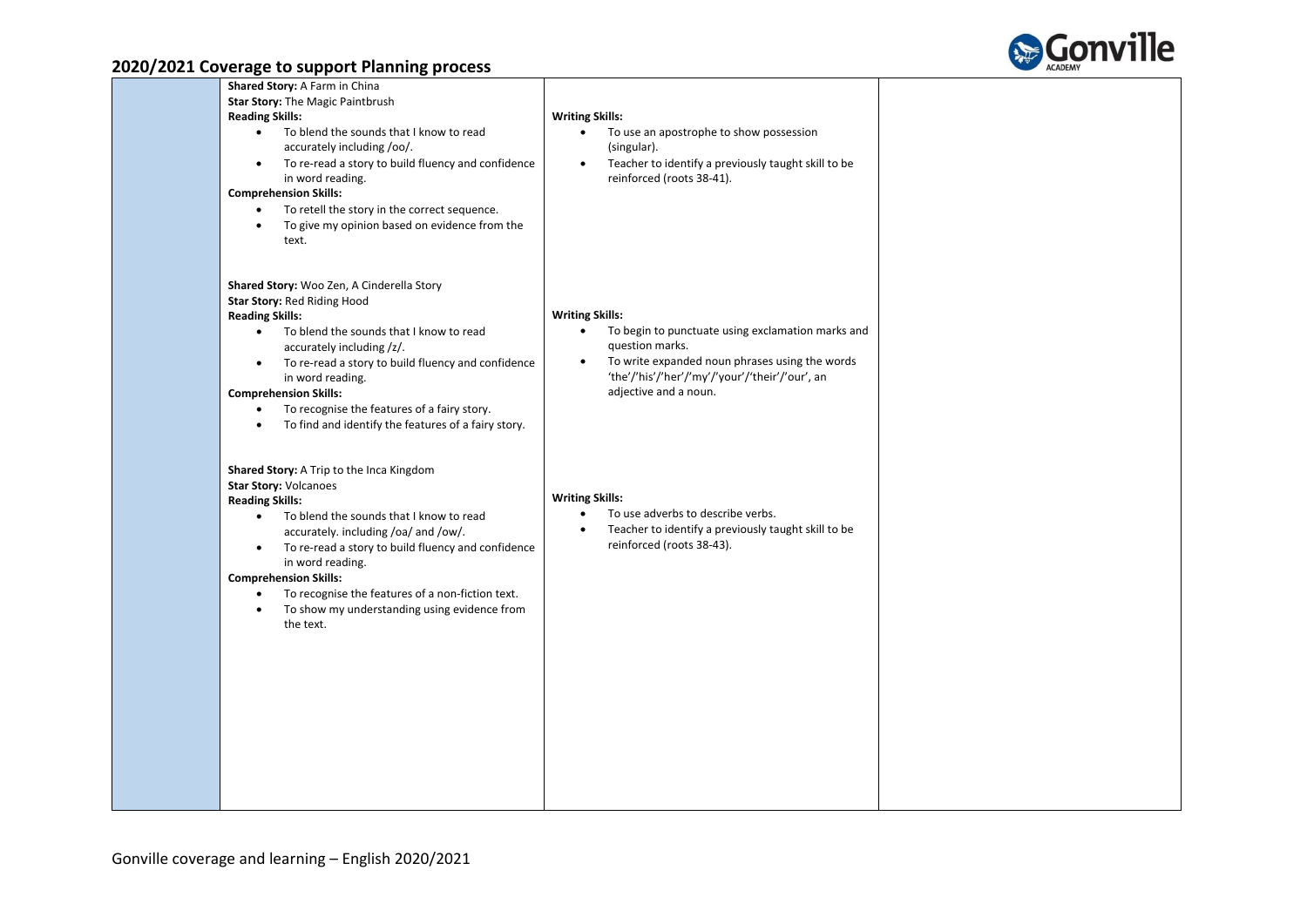

| . <b>. .</b> .<br>. .                                                                                                                                                                                                                                                                                                                                                                                                                                                                                                                                                                          |                                                                                                                                                                                                                                                                                   |  |
|------------------------------------------------------------------------------------------------------------------------------------------------------------------------------------------------------------------------------------------------------------------------------------------------------------------------------------------------------------------------------------------------------------------------------------------------------------------------------------------------------------------------------------------------------------------------------------------------|-----------------------------------------------------------------------------------------------------------------------------------------------------------------------------------------------------------------------------------------------------------------------------------|--|
| Shared Story: The Magic Lake<br>Star Story: How to Live Forever<br><b>Reading Skills:</b><br>To blend the sounds that I know to read<br>$\bullet$<br>accurately including /x/.<br>To re-read a story to build fluency and confidence<br>$\bullet$<br>in word reading.<br><b>Comprehension Skills:</b><br>To give my opinion based on evidence from the<br>$\bullet$<br>text.<br>To give my opinion based on evidence from the<br>text.                                                                                                                                                         | <b>Writing Skills:</b><br>To use the suffix '-ed' for the past tense.<br>$\bullet$<br>To use an apostrophe for it's as a contraction for 'it<br>$\bullet$<br>is'.<br>Teacher to identify a previously taught skill to be<br>reinforced (roots 38-45).                             |  |
| Shared Story: Pen Pals in the USA<br>Star Story: The Jolly Postman<br><b>Reading Skills:</b><br>To blend the sounds that I know to read<br>$\bullet$<br>accurately including /oo/.<br>To re-read a story to build fluency and confidence<br>in word reading.<br><b>Comprehension Skills:</b><br>To recall the main events of a story.<br>$\bullet$<br>To recognise and understand the features of<br>different letters.                                                                                                                                                                        | <b>Writing Skills:</b><br>To use adverbs to describe verbs.<br>$\bullet$<br>To use an apostrophe to show possession<br>$\bullet$<br>(singular).<br>To write commands.<br>To use commas for a list.                                                                                |  |
| Shared Story: How Turtle Flew South for the Winter<br>Star Story: One Tiny Turtle<br><b>Reading Skills:</b><br>$\bullet$<br>To blend the sounds that I know to read<br>accurately including /ir/, /or/, /ar/, /er/ and /ur/.<br>To re-read a story to build fluency and confidence<br>$\bullet$<br>in word reading.<br><b>Comprehension Skills:</b><br>To show my understanding using evidence from<br>$\bullet$<br>the text.<br>To give my opinion based on evidence from the<br>text.<br>Shared Story: Paul Bunyan's Pancakes<br>Star Story: Jim and the beanstalk<br><b>Reading Skills:</b> | <b>Writing Skills:</b><br>To use an apostrophe for it's as a contraction for 'it<br>$\bullet$<br>is'.<br>To not use an apostrophe for its when it is used to<br>show possession.<br>Teacher to identify a previously taught skill to be<br>$\bullet$<br>reinforced (roots 38-47). |  |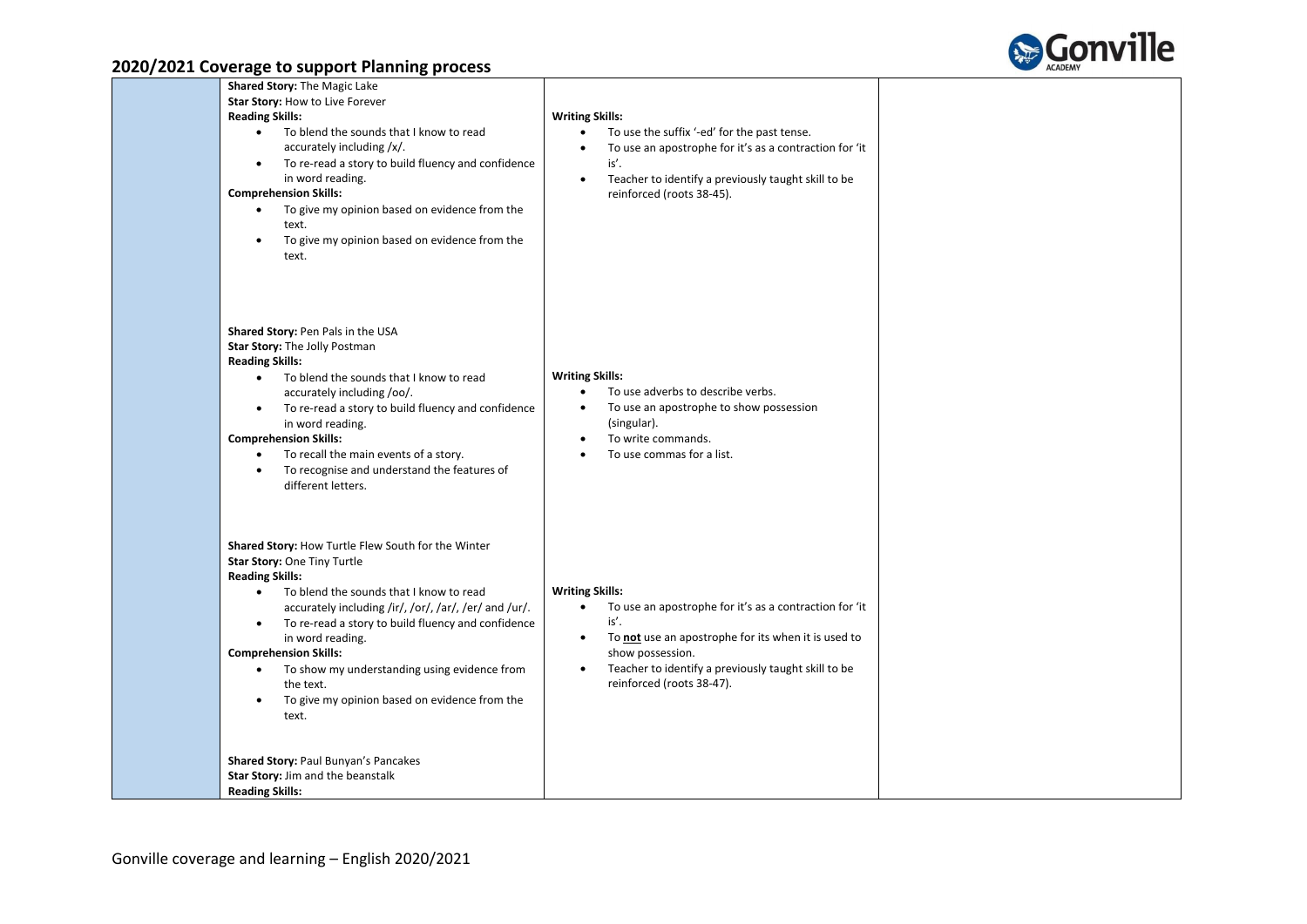

|  | -         |                                                    |                                                                   |
|--|-----------|----------------------------------------------------|-------------------------------------------------------------------|
|  | $\bullet$ | To blend the sounds that I know to read            | <b>Writing Skills:</b>                                            |
|  |           | accurately including /u/.                          | To use the suffixes '-er' and '-est' with adjectives<br>$\bullet$ |
|  |           |                                                    |                                                                   |
|  | $\bullet$ | To re-read a story to build fluency and confidence | for comparison.                                                   |
|  |           | in word reading.                                   | To write commands using 'Please don't' + verb at<br>$\bullet$     |
|  |           | <b>Comprehension Skills:</b>                       | the beginning of the sentence.                                    |
|  | $\bullet$ | To make a prediction based on evidence from the    | Teacher to identify a previously taught skill to be<br>$\bullet$  |
|  |           | text.                                              | reinforced.                                                       |
|  | $\bullet$ | To compare and contrast two stories.               |                                                                   |
|  |           |                                                    |                                                                   |
|  |           |                                                    |                                                                   |
|  |           |                                                    |                                                                   |
|  |           |                                                    |                                                                   |
|  |           |                                                    |                                                                   |
|  |           |                                                    |                                                                   |
|  |           |                                                    |                                                                   |
|  |           |                                                    |                                                                   |
|  |           |                                                    |                                                                   |
|  |           |                                                    |                                                                   |
|  |           |                                                    |                                                                   |
|  |           |                                                    |                                                                   |
|  |           |                                                    |                                                                   |
|  |           |                                                    |                                                                   |
|  |           |                                                    |                                                                   |
|  |           |                                                    |                                                                   |
|  |           |                                                    |                                                                   |
|  |           |                                                    |                                                                   |
|  |           |                                                    |                                                                   |
|  |           |                                                    |                                                                   |
|  |           |                                                    |                                                                   |
|  |           |                                                    |                                                                   |
|  |           |                                                    |                                                                   |
|  |           |                                                    |                                                                   |
|  |           |                                                    |                                                                   |
|  |           |                                                    |                                                                   |
|  |           |                                                    |                                                                   |
|  |           |                                                    |                                                                   |
|  |           |                                                    |                                                                   |
|  |           |                                                    |                                                                   |
|  |           |                                                    |                                                                   |
|  |           |                                                    |                                                                   |
|  |           |                                                    |                                                                   |
|  |           |                                                    |                                                                   |
|  |           |                                                    |                                                                   |
|  |           |                                                    |                                                                   |
|  |           |                                                    |                                                                   |
|  |           |                                                    |                                                                   |
|  |           |                                                    |                                                                   |
|  |           |                                                    |                                                                   |
|  |           |                                                    |                                                                   |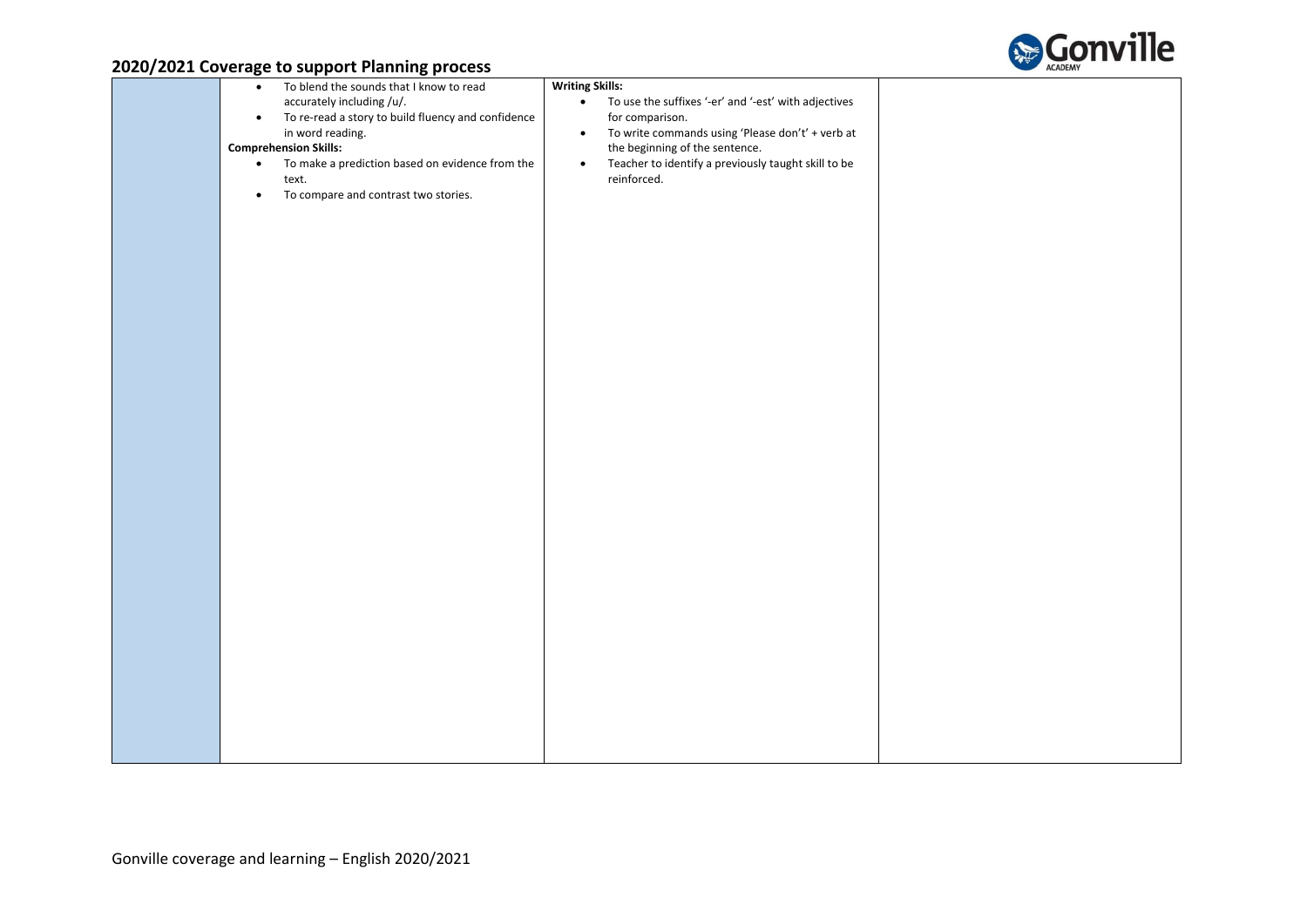

|                            | Reading Coverage Statements for the year                                                                                                                                                                                                                                                                                                                                                                                                                                                                                                                                                                                                                                                                                                                                                                                                                                                                                                                                                                                                                                                                                                                                                                                                                                                                                                                                                                                                                                                                                                                                                                                                                                                                                                                                             | Writing Coverage Statements for the year                                                                                                                                                                                                                                                                                                                                                                                                                                                                                                                                                                                                                                                                                                                                                     |
|----------------------------|--------------------------------------------------------------------------------------------------------------------------------------------------------------------------------------------------------------------------------------------------------------------------------------------------------------------------------------------------------------------------------------------------------------------------------------------------------------------------------------------------------------------------------------------------------------------------------------------------------------------------------------------------------------------------------------------------------------------------------------------------------------------------------------------------------------------------------------------------------------------------------------------------------------------------------------------------------------------------------------------------------------------------------------------------------------------------------------------------------------------------------------------------------------------------------------------------------------------------------------------------------------------------------------------------------------------------------------------------------------------------------------------------------------------------------------------------------------------------------------------------------------------------------------------------------------------------------------------------------------------------------------------------------------------------------------------------------------------------------------------------------------------------------------|----------------------------------------------------------------------------------------------------------------------------------------------------------------------------------------------------------------------------------------------------------------------------------------------------------------------------------------------------------------------------------------------------------------------------------------------------------------------------------------------------------------------------------------------------------------------------------------------------------------------------------------------------------------------------------------------------------------------------------------------------------------------------------------------|
|                            | <b>Reading Coverage:</b>                                                                                                                                                                                                                                                                                                                                                                                                                                                                                                                                                                                                                                                                                                                                                                                                                                                                                                                                                                                                                                                                                                                                                                                                                                                                                                                                                                                                                                                                                                                                                                                                                                                                                                                                                             | <b>Writing Milestones:</b>                                                                                                                                                                                                                                                                                                                                                                                                                                                                                                                                                                                                                                                                                                                                                                   |
|                            | Pupils will be taught to:                                                                                                                                                                                                                                                                                                                                                                                                                                                                                                                                                                                                                                                                                                                                                                                                                                                                                                                                                                                                                                                                                                                                                                                                                                                                                                                                                                                                                                                                                                                                                                                                                                                                                                                                                            | Compose sentences orally before writing, with confidence about where                                                                                                                                                                                                                                                                                                                                                                                                                                                                                                                                                                                                                                                                                                                         |
| <b>Overall</b><br>Coverage | apply phonic knowledge and skills as the route to decode words.<br>respond speedily with the correct sound to graphemes (letters or groups of<br>letters) for all 40+ phonemes, including, where applicable, alternative sounds for<br>graphemes<br>read accurately by blending sounds in unfamiliar words containing GPCs that<br>$\bullet$<br>have been taught<br>read common exception words, noting unusual correspondences between<br>$\bullet$<br>spelling and sound and where these occur in the word<br>read words containing taught GPCs and -s, -es, -ing, -ed, -er and -est endings<br>read other words of more than one syllable that contain taught GPCs<br>read words with contractions [for example, I'm, I'll, we'll], and understand that<br>the apostrophe represents the omitted letter(s)<br>read aloud accurately books that are consistent with their developing phonic<br>$\bullet$<br>knowledge and that do not require them to use other strategies to work out<br>words<br>re-read these books to build up their fluency and confidence in word reading.<br>develop pleasure in reading, motivation to read, vocabulary and understanding<br>by:<br>- listening to and discussing a wide range of poems, stories and non-fiction<br>at a level beyond that at which they can read independently<br>- being encouraged to link what they read or hear read to their own<br>experiences<br>- becoming very familiar with key stories, fairy stories and traditional tales,<br>- retelling them and considering their particular characteristics<br>- recognising and joining in with predictable phrases<br>- learning to appreciate rhymes and poems, and to recite some by heart<br>- discussing word meanings, linking new meanings to those already know | sentence begins and ends.<br>Write and sequence sentences to form narratives accurately.<br>Write appropriately to task.<br>Independently re-read their writing to check it makes sense and make changes.<br>Read work aloud to peers and teachers with confidence.<br>Experiment with a range of joining words.<br>Uses adjectives for description often.<br>Spell words containing 40+ phonemes and demonstrate confidence with<br>consonant digraphs and vowel digraphs.<br>Spell all year 1 common exception words (appendix 1).<br>Name most letters of the alphabet in order with confidence.<br>Spell using prefixes and suffixes.<br>Most letters formed correctly.<br>Capital letters formed accurately.<br>Appropriate spaces between words.<br>Letters sit on the line correctly. |
|                            |                                                                                                                                                                                                                                                                                                                                                                                                                                                                                                                                                                                                                                                                                                                                                                                                                                                                                                                                                                                                                                                                                                                                                                                                                                                                                                                                                                                                                                                                                                                                                                                                                                                                                                                                                                                      |                                                                                                                                                                                                                                                                                                                                                                                                                                                                                                                                                                                                                                                                                                                                                                                              |